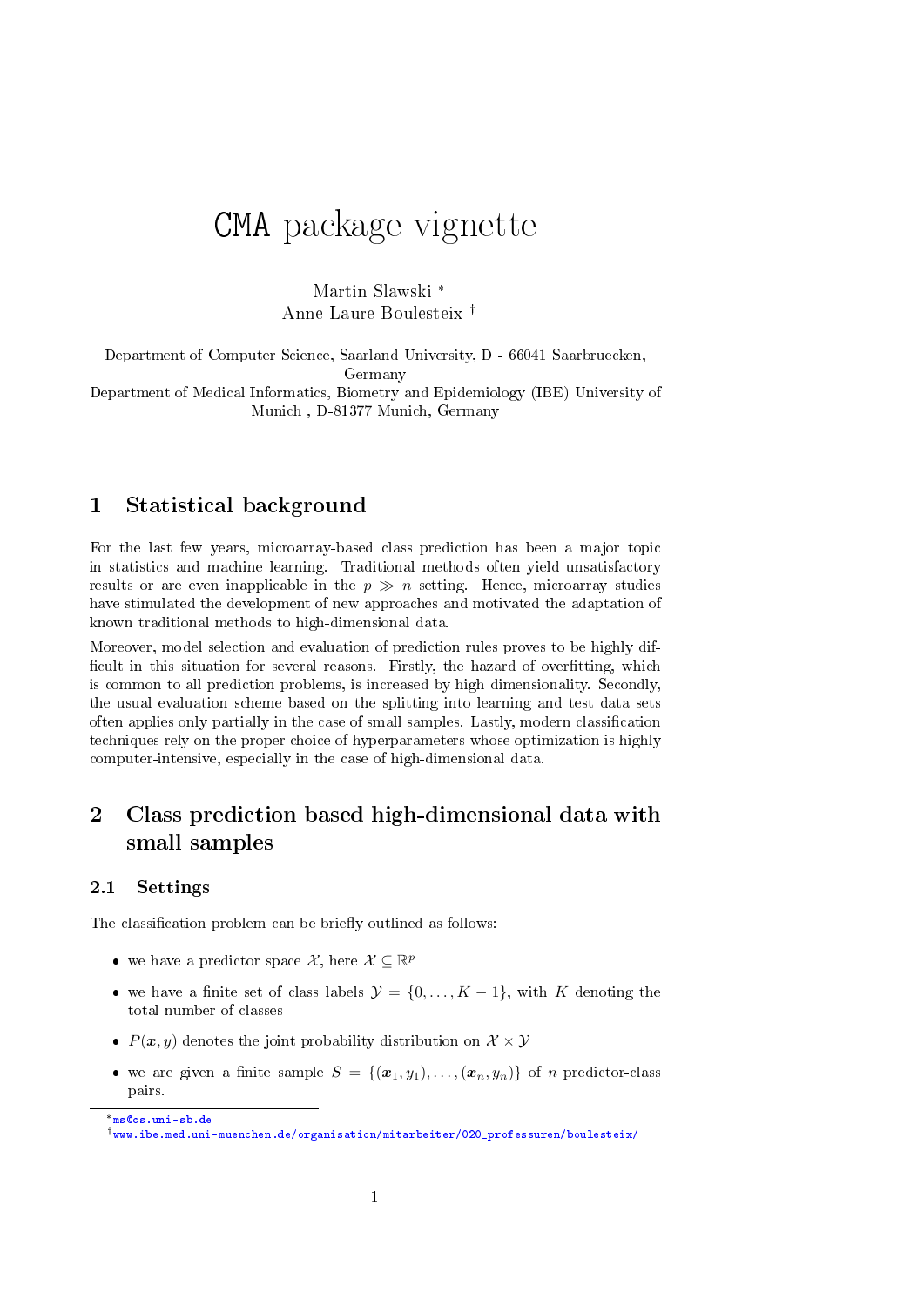The task is to find a decision function

<span id="page-1-1"></span>
$$
\widehat{f}: \; \mathcal{X} \; \rightarrow \mathcal{Y} \\ x \mapsto \widehat{f}(x)
$$

<span id="page-1-0"></span>(the  $\widehat{\cdot}$  indicates estimation from the given sample S) such that the *generalization error* 

$$
R[f] = \mathbf{E}_{P(\boldsymbol{x},y)}[L(f(\boldsymbol{x}),y)] = \int_{\mathcal{X}\times\mathcal{Y}} L(y,f(\boldsymbol{x})) \ dP(\boldsymbol{x},y) \tag{1}
$$

is minimized.  $L(\cdot, \cdot)$  is a suitable loss function, usually taken to be the indicator loss  $(1, if f(x) \neq y, 0, otherwise).$ 

#### 2.2 Estimation of prediction accuracy

As we are only equipped with a finite sample  $S$  and the underlying distribution is unknown, approximations to [\(1\)](#page-1-0) have to be found. Its empirical counterpart

$$
R[f]_{\text{emp}} = n^{-1} \sum_{i=1}^{n} L(y_i, f(\boldsymbol{x}_i))
$$
\n(2)

has a (usually large) negative bias for [\(1\)](#page-1-0), thus model selection based on [\(2\)](#page-1-1) leads to overfitting the sample  $S$ .

A first improvement involves a split of into parts  $\mathcal L$  (learning sample),  $\mathcal T$  (test sample) with the intention to separate model selection and -evaluation, by doing model selection only with  $\mathcal L$  and evaluating the resulting decision function  $f(\cdot)$  only on  $\mathcal T$ .

For microarray data, the sample sizes  $n$  is usually very small, leading to serious problems when estimating prediction accuracy and when constructing a prediction rule based on the available data, a problem which is also related to model choice (see Section [2.3\)](#page-2-0).

When splitting the original data into two approximately equally sized data sets (learning set and test set), the performance of  $f(\cdot)$  is strongly diminuished due to a further reduction of the sample size and the evaluation is unreliable and highly variant. Hence, alternative designs are needed.

In the package CMA, we pursue the following route for mitigating at least the second consequence, by resampling and aggregating:

- Generate B splits of  $S = (\mathcal{L}_b, \mathcal{T}_b), b = 1, \ldots, B$  into learning- and test sample
- Obtain  $\widehat{f}_b$  from  $\mathcal{L}_b$ ,  $b = 1, ..., B$
- Setting  $\mathcal{I}_b = \{i : y_i \notin \mathcal{L}_b\}$ , we use

<span id="page-1-2"></span>
$$
\widehat{\varepsilon} = \frac{1}{B} \sum_{b=1}^{B} \frac{1}{|\mathcal{I}_b|} \sum_{i \in \mathcal{I}_b} I(y_i \neq \widehat{f}_b(\boldsymbol{x}_i))
$$
\n(3)

as estimator for [\(1\)](#page-1-0).

The strategy is to reduce the variance of the error estimator by averaging. If  $n$  is large, this procedure will not improve much on a simple splitting. As splitting rules, the function GenerateLearningsets implements: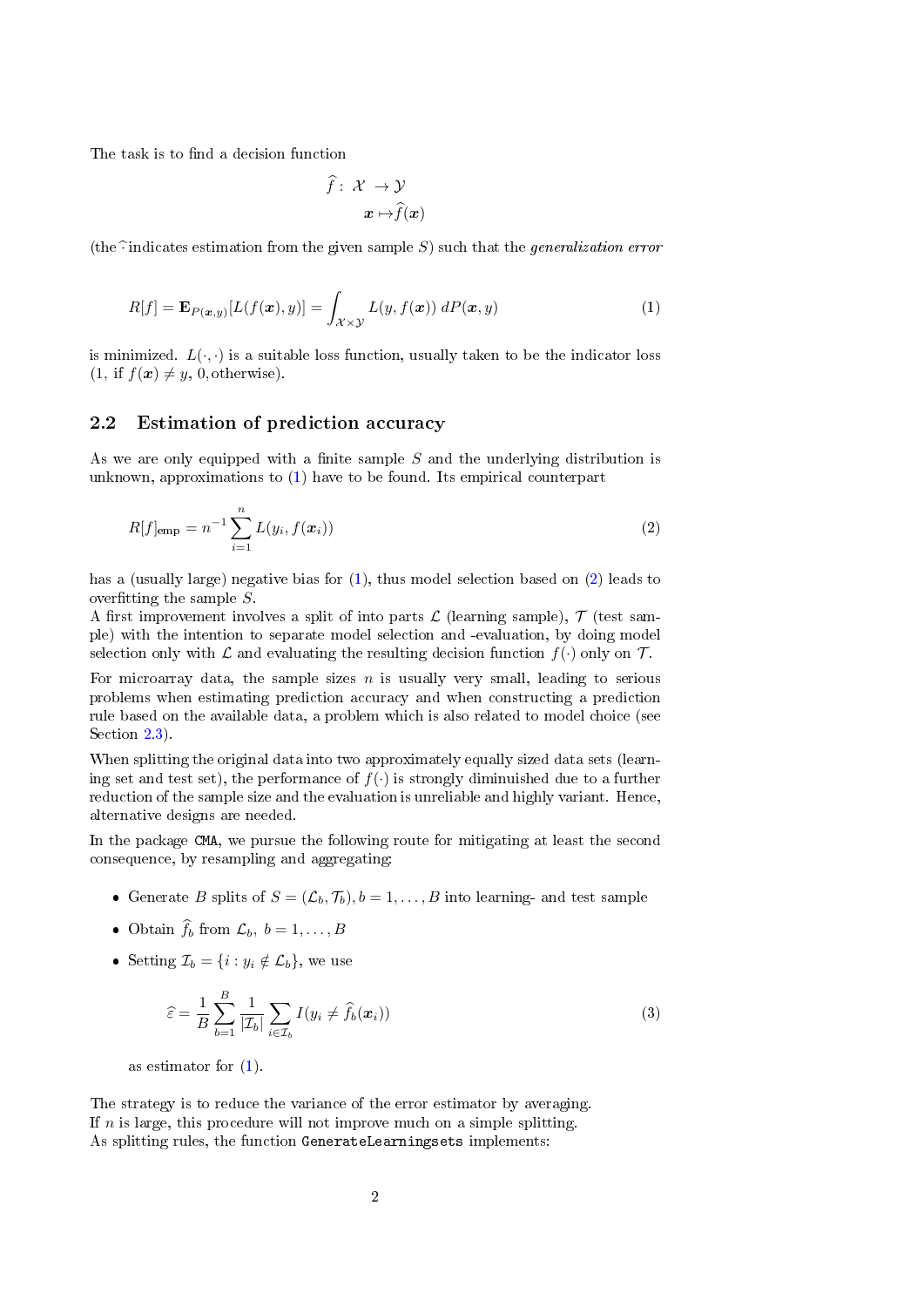Leaving-one-out cross-validation :

 $\mathcal{T}_b$  consists only of one observation, this is repeated for each observation in S, so that  $B = n$ .

- $k$ -fold cross-validation (method = "CV", fold = , niter = ):  $S$  is split into  $k$  parts of equal size. For each iteration  $b$ , the  $b$ -th part is used as  $\mathcal{T}_b$  and the union of the remaining parts as  $\mathcal{L}_b$ . Setting fold = n is equivalent to (method  $=$  "LOOCV"). As the splitting is not uniquely determined for fold  $n \leq n$ , the whole procedure can be repeated niter times.
- Monte-Carlo-cross-validation (method = "MCCV", fold=, ntrain=, niter= ):  $B=$ niter random learning samples of cardinality ntrain are generated.
- $\bullet$  Bootstrap (method = "bootstrap", ntrain = , niter = ):  $B$ =niter bootstrap samples of cardinality ntrain are used as learning samples.

Furhermore, stratified sampling is possible by setting the argument strat = TRUE. This implies, that for each  $\mathcal{L}_b$ , the proportion of the classes  $\{0, \ldots, K-1\}$  is the same as for the full S. This option is very useful (and sometimes even necessary) in order to guarantee that each class is sufficiently often represented in each  $\mathcal{L}_b$ , in particular if there are classes that are small in size.

Benefits and drawbacks of above splitting rules are discussed in [Braga-Neto and Dougherty](#page-12-0) [\[2003\]](#page-12-0) and [Molinaro et al.](#page-13-0) [\[2005\]](#page-13-0).

#### <span id="page-2-0"></span>2.3 Constructing a prediction rule

The second main issue is the construction of a appropriate prediction rule. In microarray data analysis, we have to deal with the  $n \ll p$  situation, i.e. the number of predictors exceeds by far the number of observations. Some class prediction methods only work for the case  $n \ll p$ , e.g. linear or qudratic discriminant analysis which are based on the inversion of a matrix of size  $p \times p$  and rank  $n - 1$ . In the  $n \ll p$  setting, the hazard of overtting is especially acute: perfect separation of the classes for a given sample based on a high number of predictors is always possible. However, the resulting classification rule may generalize poorly on independent test data.

There are basically three approaches to cope with the  $n \ll p$  setting:

- 1. variable selection using, e.g., univariate statistical tests
- 2. regularization or shrinkage methods, such as the Support Vector Machine [\(Boser et al.](#page-12-1) [\[1992\]](#page-12-1)),  $\ell_2$  or  $\ell_1$  penalized logistic regression [\(Zhu](#page-13-1) [\[2004\]](#page-13-1); [Young-Park and Hastie](#page-13-2) [\[2007\]](#page-13-2)) or Boosting [\(Friedman](#page-12-2) [\[2001\]](#page-12-2); [Bühlmann and Yu](#page-12-3) [\[2003\]](#page-12-3)) from which some also perform variable selection
- 3. dimension reduction or feature extraction. Most prominent is the Partial Least Squares method [\(Boulesteix and Strimmer](#page-12-4) [\[2007\]](#page-12-4)).

Most classification methods depend on a vector of hyperparameters  $\lambda$  that have to be correctly chosen. Together with variable selection, this is part of the model selection and has thus to be performed separately for each learning sample  $\mathcal{L}_b$  to avoid bias. An optimal vector of hyperparameters  $\lambda^{opt}$  is determined by defining a discrete set of values whose performance is then measured by cross-validation. This involves a further splitting step, which is sometimes called 'inner loop' or 'nested' cross-validation [\(Statnikov et al.](#page-13-3) [\[2005a\]](#page-13-3)). More precisely, each learning set  $\mathcal{L}_b$  is divided into  $l = 1, ..., k$  parts such that the *l*-th part forms the test sample for the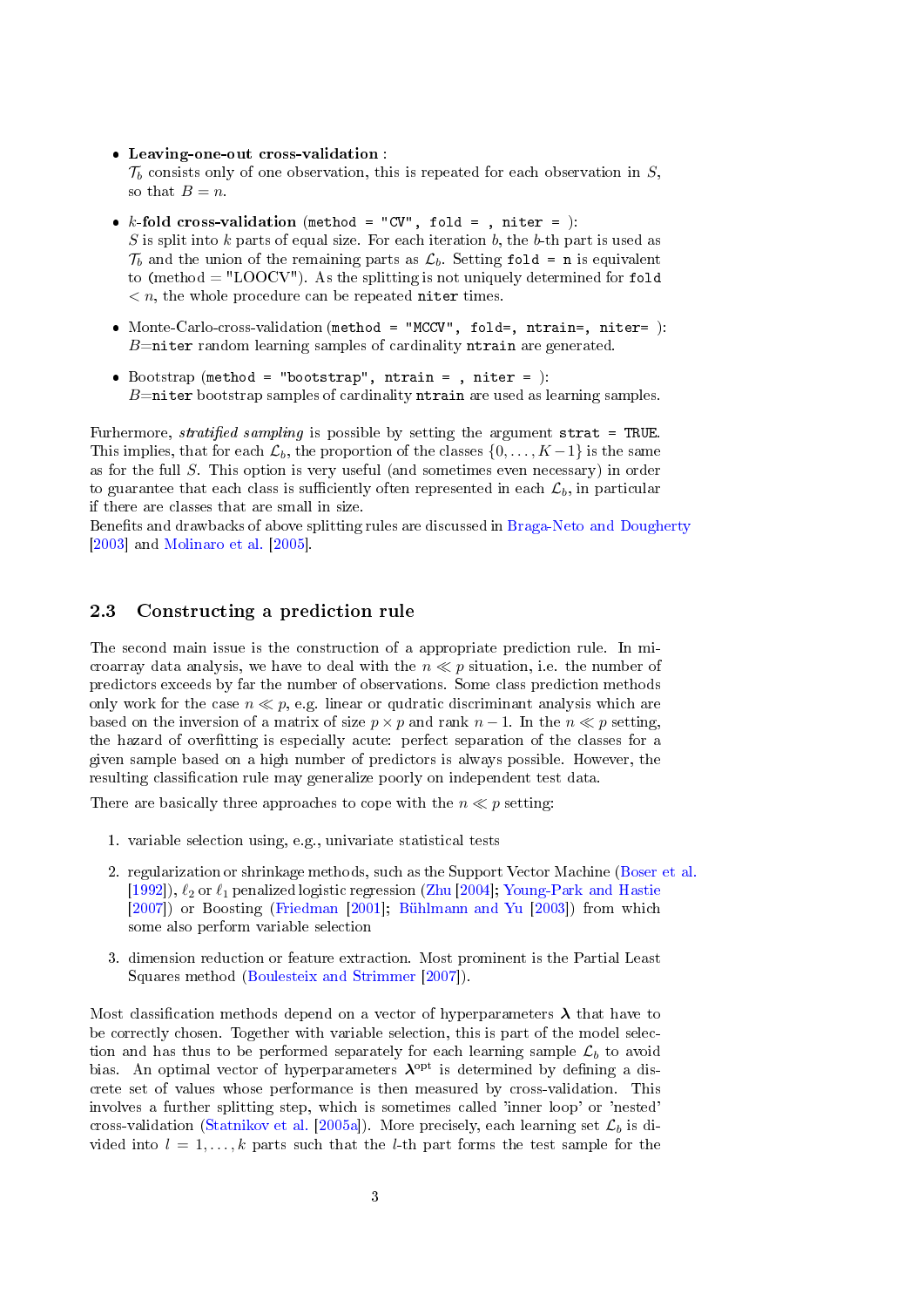$l$ -th (inner) iteration. Analogously to  $(3)$ , this procedure can be used to derive an error estimator for each value on the grid of candiate hyperparameter values. The optimal vector  ${\boldsymbol{\lambda}}^{\text{opt}}$  is chosen to minimize this error criterion. Note that there are often several such minimizers. Furthermore, the minimizer found by this procedure can be relatively far away from the true minimizer, depending on how fine the discrete grid has been chosen.

The choice of the inner cross-validation scheme is difficult. With a high  $k$ , computation times soon become prohibitively high. With a low k, the size of  $\mathcal{L}_{b_l}, l = 1, \ldots, k$ is strongly reduced compared to the complete sample  $S$ , which may have an impact on the derived optimal parameter values. Nevertheless, nested cross-validation is commonly used in this context [\(Statnikov et al.](#page-13-4) [\[2005b\]](#page-13-4)).

Considering the computational effort required for hyperparameter optimization and the small sample sizes, one may prefer class prediction methods that do not depend on many hyperparameters and/or behave robustly against changes of the hyperparameter values.

## <span id="page-3-0"></span>3 Overview of CMA features

In a nutshell, the package has the following features.

- $\bullet$  It offers a uniform, user-friendly interface to a total of 21 classification methods [\(3\)](#page-3-0), comprising classical approaches (such as discriminant analysis) as well as more sophisticated methods, e.g. Support Vector Machines (SVM) or boosting techniques. User-friendliness means that the input formats are uniform among different methods, that the user may choose between three different input formats and that the output is highly self-explicable and informative.
- Probability estimations for predicted observations are provided by most of the classifiers, with only a few exceptions. This is more informative than only returning class labels and enables a more precise comparison of different classifiers.
- $\bullet$  It automatically generates learning samples as explained in [section](#page-0-0) [2,](#page-0-0) including the generation of stratified samples.
- Preliminary variable selection (if any) is performed for each iteration separately based on one of the following ranking procedures, using the method GeneSelection:
	- $-$  ordinary two-sample t.test (method = "t.test")
	- $-$  Welch modification of the t.test (method = "welch.test")
	- Wilcoxon rank sum test (method = "wilcox.test")
	- F test (method = "f.test") when  $K > 2$
	- Kruskal-Wallis test (method = "kruskal.test") when  $K > 2$
	- 'moderated' t and F test, respectively, using the package limma[\(Smyth](#page-13-5) [\[2005\]](#page-13-5)) (method = "limma")
	- $-$  One-step Recursive Feature Elimination [\(Guyon et al.](#page-13-6) [\[2002\]](#page-13-6)) (method = "rfe")
	- random forest variable importance measure (method = " $rf$ ")
	- $-$  the Lasso (method = "lasso")
	- $-$  the elastic net (method = "elasticnet")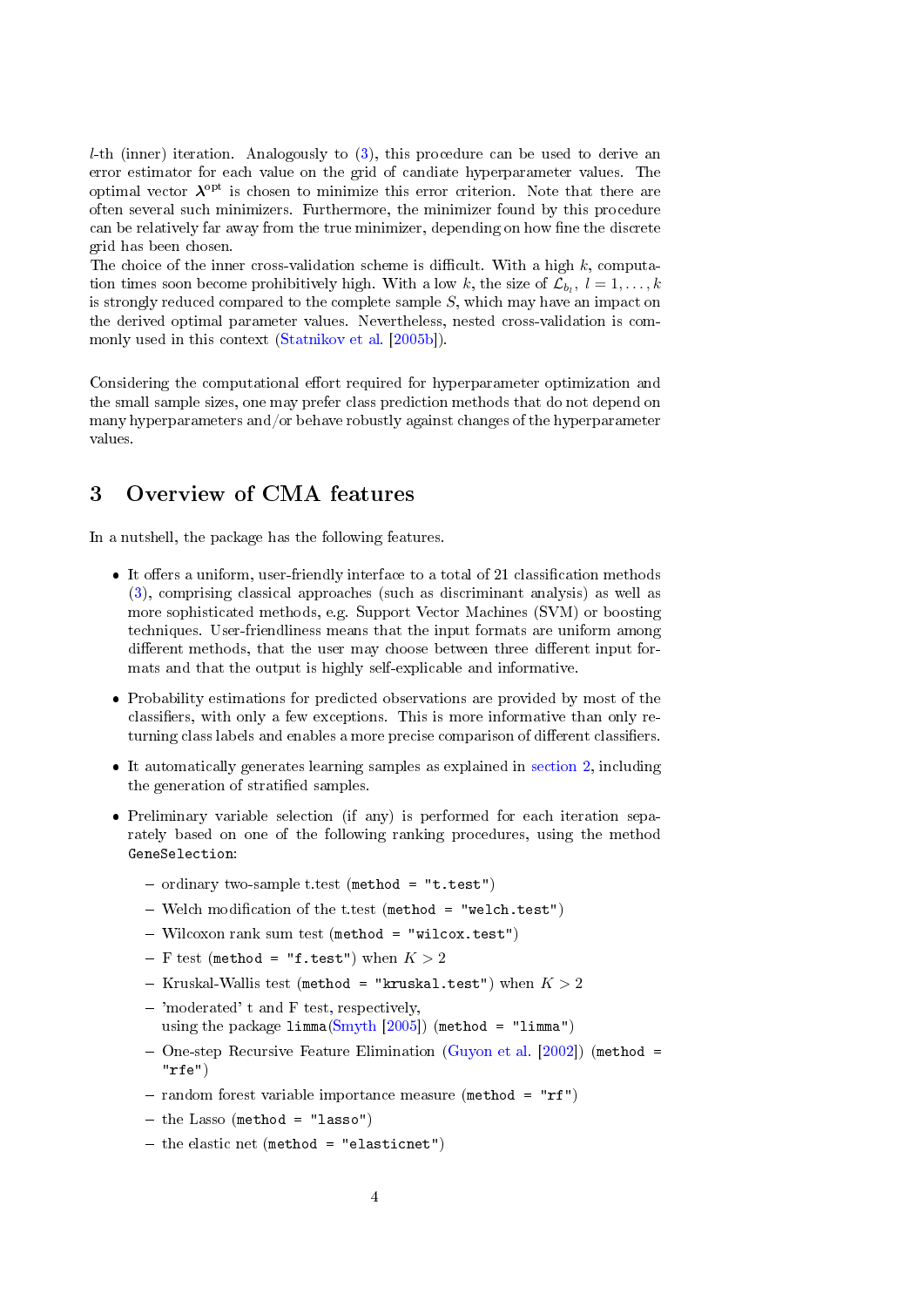- $-$  componentwise boosting (method = "boosting")
- $-$  the ad-hoc criterion used in [Golub et al.](#page-12-5) [\[1999\]](#page-12-5)

For most methods, the implementation is very fast. The package CMA uses own functions instead of the pre-defined R functions. Additionally, the multi-class case is fully supported, even if the chosen method is not defined for it. The workaround is realized by using either a pairwise or a one-vs-all scheme.

- Hyperparameter tuning is carried out using the scheme outlined in section [sec](#page-0-0)[tion](#page-0-0) [2,](#page-0-0) for a *fixed* (sub)set of variables. It can be performed in a fully automatically manner using pre-defined grids. Alternatively, it can be completely customized by the user.
- The method classification enables the user to combine gene selection, hyperparameter tuning and class prediction into one single step. But each step can also be performed separately.
- Performance can be assessed using several performance measures which are commonly used in practice:
	- $-$  the misclassification rate
	- the sensitivity and specifity, for  $K = 2$
	- the empirical area under the curve (AUC), for  $K = 2$ , if the class prediction method returns a probability,
	- $-$  the Brier score
	- $-$  the average probability of correct classification

Each performance measure can be 1) averaged for all predictions globally, 2) averaged within each iteration first and then over all iterations or 3) averaged within each observation first and then over all observations. Based on the results, the function obsinfo can be used to identify observations that are frequenly misclassified (and are thus candidates for outliers).

- Comparison of the performance of several classifiers can be performed using one or several of the above performance measures. This comparison can be tabulated and visualized using the method comparison.
- $\bullet$  Most results can quickly be summarized and visualized using pre-defined convenience methods, for example:
	- plot,cloutput-method produces a probability plot, also known as 'voting plot'
	- plot,genesel-method visualizes variable importance via a barplot
	- $-$  roc, cloutput-method draws the empirical ROC curve
	- $-$  toplist, genesel-method shows the most important variables
	- summary, evaloutput-method Makes a summary out of iteration- or observationwise performance measures
- The implementation is fully organized in S4 classes, thus making the extension of CMA very easy. In particular, own classification methods can easily be integrated if they return a proper object of class cloutput.
- The class prediction methods implemented in CMA are summarized in Table [3.](#page-3-0)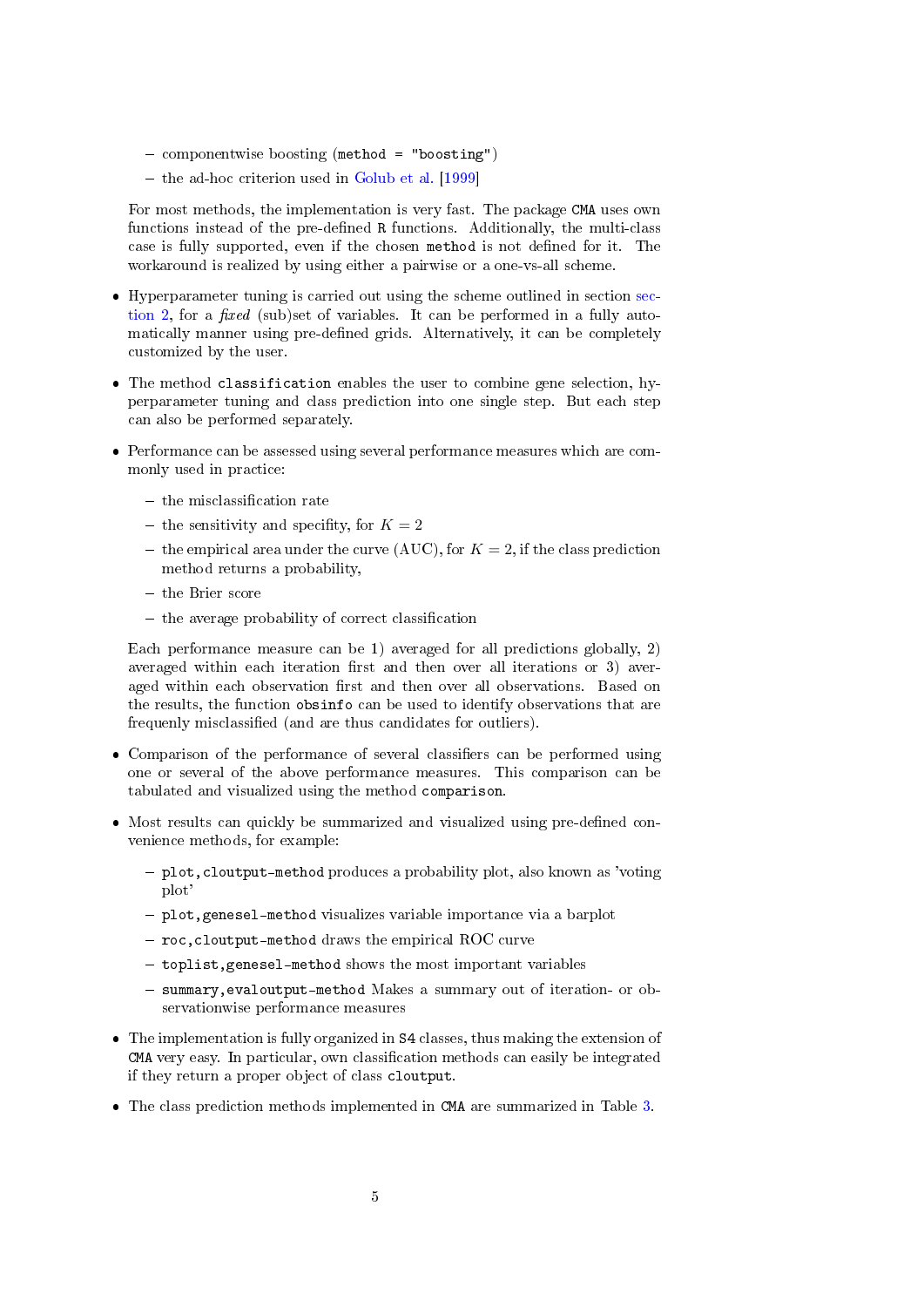| method name                          | <b>CMA</b> function name | Package      | Reference                         |
|--------------------------------------|--------------------------|--------------|-----------------------------------|
| Componentwise Boosting               | compBoostCMA             | CMA          | Bühlmann and Yu <sup>[2003]</sup> |
| Diagonal Discriminant Analysis       | dldaCMA                  | CMA          | McLachlan [1992]                  |
| Elastic Net                          | ElasticNetCMA            | glmpath      | Zhou and Hastie [2004]            |
| Fisher's Discriminant Analysis       | fdaCMA                   | CMA          | Ripley [1996]                     |
| Flexible Discriminant Analysis       | flexdaCMA                | mgcv         | <b>Ripley</b> [1996]              |
| Tree-based Boosting                  | gbmCMA                   | gbm          | Friedman [2001]                   |
| $k$ -nearest neighbours              | knnCMA                   | class        | <b>Ripley</b> [1996]              |
| Linear Discriminant Analysis *       | ldaCMA                   | MASS         | McLachlan [1992]                  |
| Lasso                                | LassoCMA                 | glmpath      | Young-Park and Hastie [2007]      |
| Feed-Forward Neural Networks         | nnetCMA                  | nnet         | <b>Ripley</b> [1996]              |
| Probalistic nearest neighbours       | pknnCMA                  | CMA          |                                   |
| Penalized Logistic Regression        | plrCMA                   | CMA          | Zhu $[2004]$                      |
| Partial Least Squares $\star + \ast$ | pls_ldaCMA               | plsgenomics  | Boulesteix and Strimmer [2007]    |
| $\star$ + logistic regression        | pls_lrCMA                | plsgenomics  | Boulesteix and Strimmer [2007]    |
| $\star$ + Random Forest              | pls_rfCMA                | plsgenomics  | Boulesteix and Strimmer [2007]    |
| Probabilistic Neural Networks        | pnnCMA                   | CMA          | Specht [1990]                     |
| Quadratic Discriminant Analysis *    | qdaCMA                   | MASS         | McLachlan [1992]                  |
| Random Forest                        | rfCMA                    | randomForest | Breiman [2001]                    |
| <b>PAM</b>                           | scdaCMA                  | CMA          | Tibshirani et al. [2002]          |
| Shrinkage Discriminant Analysis      | shrinkldaCMA             | CMA          |                                   |
| Support Vector Machine               | svmCMA                   | e1071        | Schölkopf and Smola [2002]        |

## 4 Comparison with existing packages

The idea of an interace for the integration of classification methods for microarray data is not new and we here argue why CMA can be a significant improvement with respect to the following aspects: standardized and reproducible analysis, neutral comparisons of existing methods, comfortable use.

The CMA package shows similarities to the Bioconductor package MLInterfaces standing for 'An interace to various machine learning methods' [\(Mar et al.](#page-13-13) [\[2007\]](#page-13-13)), see also the Bioconductor textbook for a presentation of an older version.

Contrary to CMA, MLInterfaces also offers access to popular 'unsupervised learning' methods such as clustering, independent component analysis etc. that can be beneficial for exploratory analyses as well as for revealing classes in a preparatory step preceding supervised classification. The package architecture is very similar the CMA structure in the sense that wrapper functions are used to call classification methods from other packages.

Up to now, CMA includes more predefined features than MLInterfaces as far as variable selection, hyperparameter tuning, classifier evaluation and comparison are concerned. While the method xval is flexible for experienced users, it provides only LOOCV or 'leave-one-group out' as predened options. As this package adresses also unexperienced users, we decided to include the most common validation schemes in a standardized manner. As consequence, we additionally hope to increase reproducibility of results which is a major concern in statistics in general and for microarray data analysis in particular.

In the current version, variable selection can also be carried separately for each different learning set, but this seems not to be a standard procedure. In the examples presented in the book mentionned above, variable selection is only performed once using the *complete* sample  $S$  although this procedure is widely known to yield optimistically biased results [\(Ambroise and McLachlan](#page-12-7) [\[2002\]](#page-12-7)).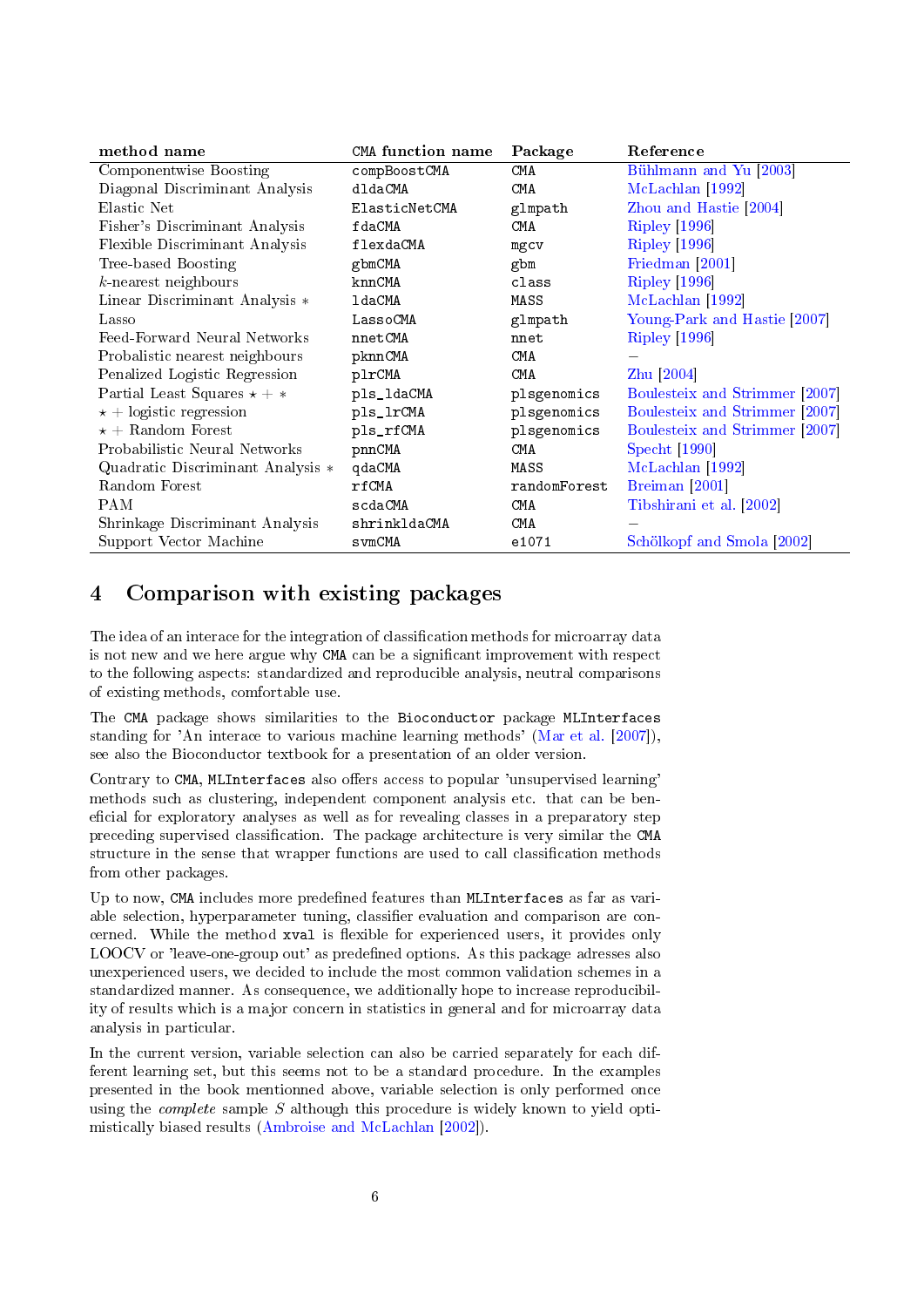Moreover, hyperparameter tuning is completely missing in MLInterfaces. In our opinion, this makes the objective comparison of different class prediction methods difficult. If tuning is ignored, simpler methods without (or with few) tuning parameters tend to perform seemingly better than more complex algorithms.

We 'borrowed' from MLInterface some ideas regarding the selection of classification methods [\(section](#page-3-0) [3\)](#page-3-0) and some functionalities such as the variable importance plot, or the Planarplot.

We would also like to mention the package e1071 [\(Dimitriadou et al.](#page-12-8) [\[2006\]](#page-12-8)) whose tune function served as the basic idea for the CMA tuning functionalities.

The package MCRestimate [\(Ruschhaupt et al.](#page-13-14) [\[2007\]](#page-13-14)) emphasizes very similar aspects as CMA, focussing on the estimation of misclassication rates and cross-validation for model selection and evaluation. It is (to our knowledge) the only Biconductor package that supports hyperparameter tuning, but obviously referring to the function e1071:::tune. Compared to CMA, it is a bit less comprehensive, in particular with respect to variable selection. Moreover, the package structure is, to our opinion, less stringent than that of CMA, mainly because it lacks a class structure (neither S3 nor S4 is used).

#### 5 Example 1: Focussing on one method

The following two sections demonstrate the usual workflow when using CMA and its essential features, methods and objects. While this section focusses on optimizing and evaluating one method, the following section is devoted to classifier comparison.

We use the famous leukaemia dataset of [Golub et al.](#page-12-5) [\[1999\]](#page-12-5) as a data example. The sample consists of 38 observations in total, from which 27 belong to class 0 (acute lymphoblastic leukemia) and 11 to class 1 (acute myeloid leukemia). We start by loading and the dataset and extracting gene expression and class labels, respectively.

```
> data(golub)
> golubY \leq golub[, 1]
> golubX \leq as.matrix(golub[,-1])
>
```
Following the approach described in [section](#page-0-0) [2,](#page-0-0) we generate several learning samples by different splitting rules, taking into account that each of them has advantages and disadvantages. Learning samples are generated by the function GenerateLearningsets, which returns an object of class learningsets:

```
> loodat <- GenerateLearningsets(y=golubY, method ="LOOCV")
> class(loodat)
> getSlots(class(loodat))
> show(loodat)
>
```
For five-fold cross-validation, we use the following commands:

```
> set.seed (321)
> fiveCVdat <- GenerateLearningsets(y=golubY, method = "CV", fold = 5, strat = TRUE)
>
>
```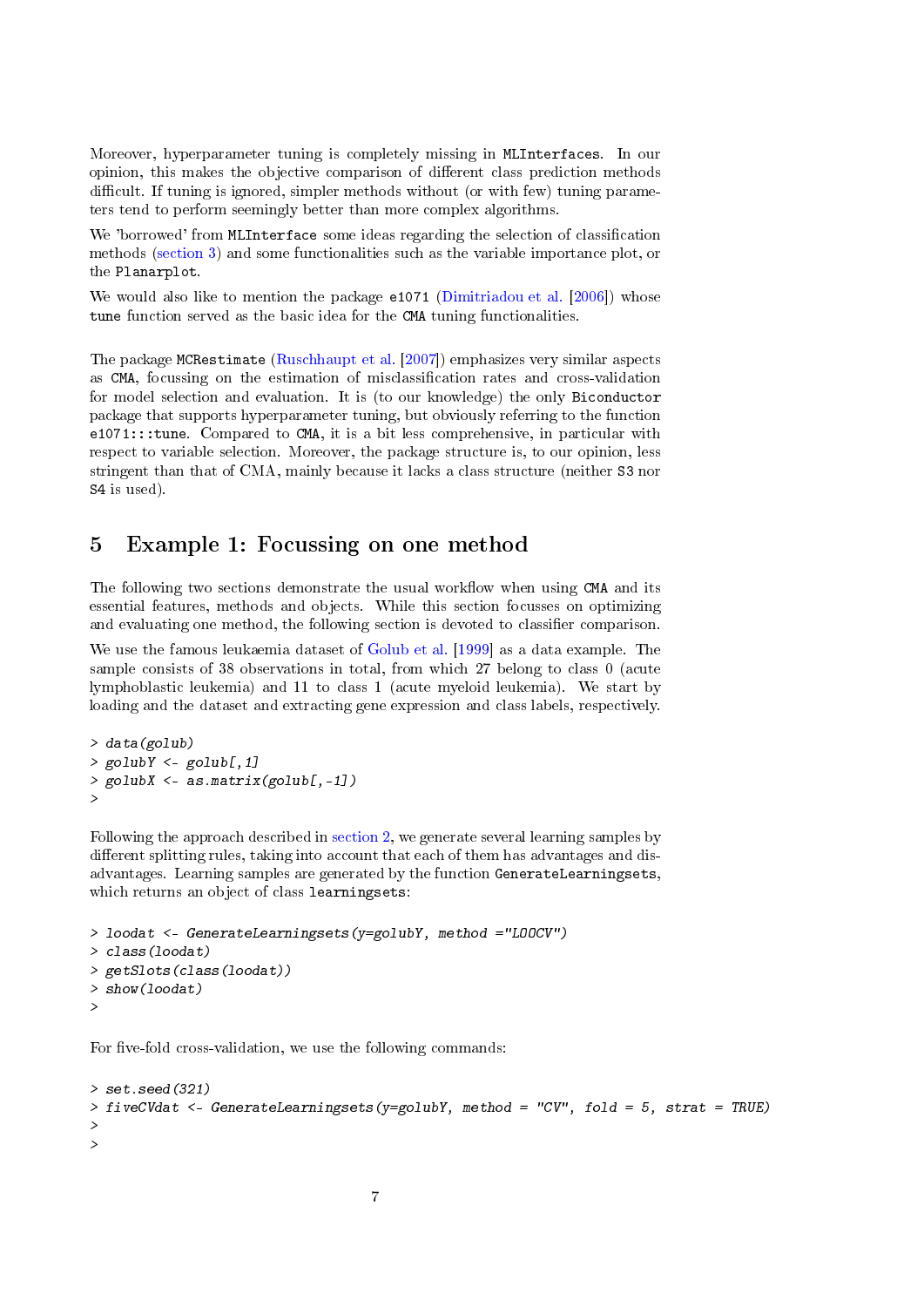Note that stratified learning sets are generated by setting the argument strat = TRUE. The random seed should be set for reproducibility. We can proceed analogously for Monte-Carlo cross-validation and bootstrap:

```
> set. seed (456)
> MCCVdat <- GenerateLearningsets(y=golubY, method = "MCCV", niter = 3,
                                   ntrain = floor(2/3*length(golubY)), strat = TRUE)
> set. seed (651)
> bootdat <- GenerateLearningsets(y=golubY, method = "bootstrap", niter = 3, strat = TRUE)
>
>
```
In this example, we choose the Support Vector Machine with linear kernel as classification method. Variable selection is not strictly necessary, but it has empirically been shown that the performance of the SVM method can significantly be improved when noise features are removed [\(Hastie et al.](#page-13-15) [\[2001\]](#page-13-15)). For simplicity, we choose the distribution free Wilcoxon-Test to rank the variables, separately for each learning sample :

```
> varsel_fiveCV <- GeneSelection(X = golubX, y=golubY, learningsets = fiveCVdat, method = "wilcox.test'
> varsel_MCCV <- GeneSelection(X = golubX, y=golubY, learningsets = MCCVdat, method = "wilcox.test")
> varsel_boot <- GeneSelection(X = golubX, y=golubY, learningsets = bootdat, method = "wilcox.test")
>
>
```
Now let us have a closer look at varsel\_fiveCV. The toplist methods provides easy access to the top-ranked variables:

```
> show(varsel_fiveCV)
> toplist (varsel fiveCV, iter=1)
> seliter <- numeric()
> for(i in 1:5)+ seliter <- c(seliter, toplist(varsel_fiveCV, iter = i, top = 10, show = FALSE)$index)
> sort(table(seliter), dec = TRUE)
>
```
We see that just 1 variable is among the top 10 in every learning sample.

The next step is hyperparameter tuning. It is well-known that the SVM needs much tuning [\(Statnikov et al.](#page-13-3) [\[2005a\]](#page-13-3)) and that its performance can decrease drastically without tuning. For simplicity, we use a linear kernel, thus avoiding the tuning of kernel parameters. The choice of the parameter  $C$  in the primal objective of the SVM

$$
P(\mathbf{w}) = \|\mathbf{w}\|^2 + C \sum_{i=1}^{n} \xi_i, \ C > 0
$$

has still to be done.  $\boldsymbol{w}$  denotes the weight vector of the maximum margin hyperplane, while the  $\{\xi_i\}_{i=1}^n$  quantify the amount of violation of this hyperplane by the learning sample. Increasing  $C$  penalizes violations more severely, forcing the hyperplane to separate the learning sample (and thus probably producing overfitting).

In order to find an appropriate value for  $C$  (which corresponds to the argument  $cost$ in  $e1071:::$ svm), we take the best 100 genes from the previous variable ranking step. As hyperparameter tuning is very time-intensive, we use the five-fold CV procedure only in this demonstrating example. The resulting best value for cost will then also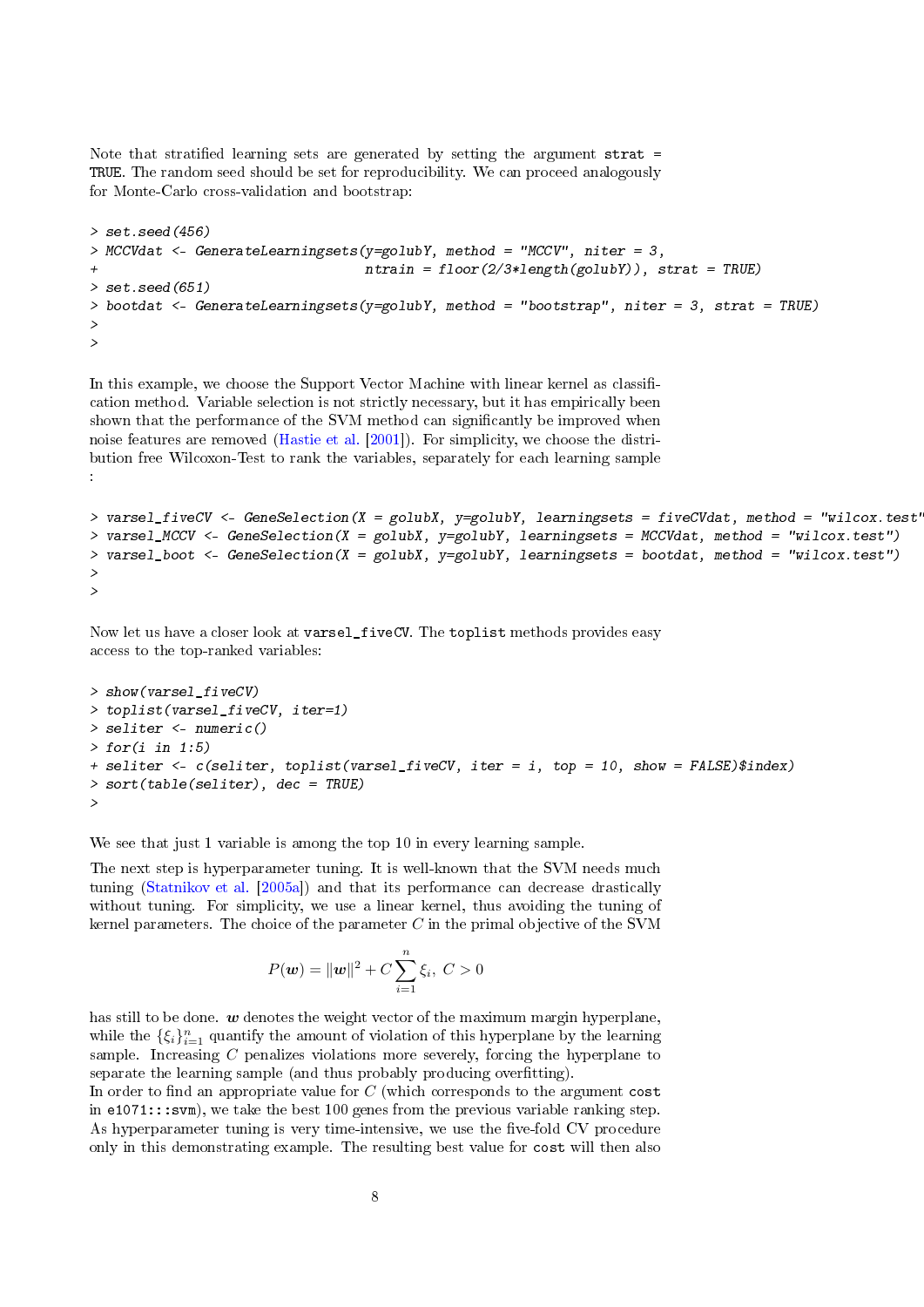be used for the other other CV procedures. In this example, we consider five candidate values: 0.1,1,10,100,200. Due to the nested cross-validation procedure, the SVM is trained  $3 \times 5 \times 5 = 75$  times (!) in the following example. Three is to the number of inner cross-validation folds, the first five is the number of candidate values and the second five is the number of outer cross-validation folds.

```
> set.seed(351)
> tuningstep <- CMA:::tune(X = golubX, y=golubY, learningsets = fiveCVdat,
+ genesel = varsel_fiveCV, nbgene = 100, classifier = svmCMA,
+ grids = list(cost = c(0.1, 1, 10, 100, 200)),probability=T)
>
> show(tuningstep)
> unlist(best(tuningstep))
>
```
The results seem to equivocally favour cost=0.1. However, if we visualize the tuning results, we see that almost all tuning parameter values perform quite well. Please note that CMA will by default choose the smallest value if performances of several values are equal:

```
> par(mfrow = c(2,2))> for(i in 1:4)+ plot(tuningstep, iter = i, main = paste("iteration", i))
```
Nonetheless, we will choose cost=0.1 since it produced good results. We can now turn the attention to class prediction:

```
> #class_loo <- classification(X = golubX, y=golubY, learningsets = loodat,
> # genesel = varsel_loo, nbgene = 100, classifier = svmCMA,
> # cost = 100)
>
> class_fiveCV <- classification(X = golubX, y=golubY, learningsets = fiveCVdat,
+ genesel = varsel_fiveCV, nbgene = 100, classifier = svmCMA,
+ cost = 0.1,probability=T)
> class_MCCV <- classification(X = golubX, y=golubY, learningsets = MCCVdat,
+ genesel = varsel_MCCV, nbgene = 100, classifier = svmCMA,
+ cost = 0.1,probability=T)
> class_boot <- classification(X = \text{golubX}, y = \text{golubY}, learningsets = bootdat,
+ genesel = varsel_boot, nbgene = 0.1, classifier = svmCMA,
+ cost = 100,probability=T)
>
>
```
The results of classification are lists where each element is an object of class cloutput, generated for each learning sample. For visualization purpose, we use the join function to combine the single list elements into 'big' objects. We first put the results from the four splitting schemes into one list and then use lapply():

```
> resultlist <- list(class_fiveCV, class_MCCV, class_boot)
> result <- lapply(resultlist, join)
>
```
The probability (or voting) plot is one of the most popular visualizatio method in microarray-based classification: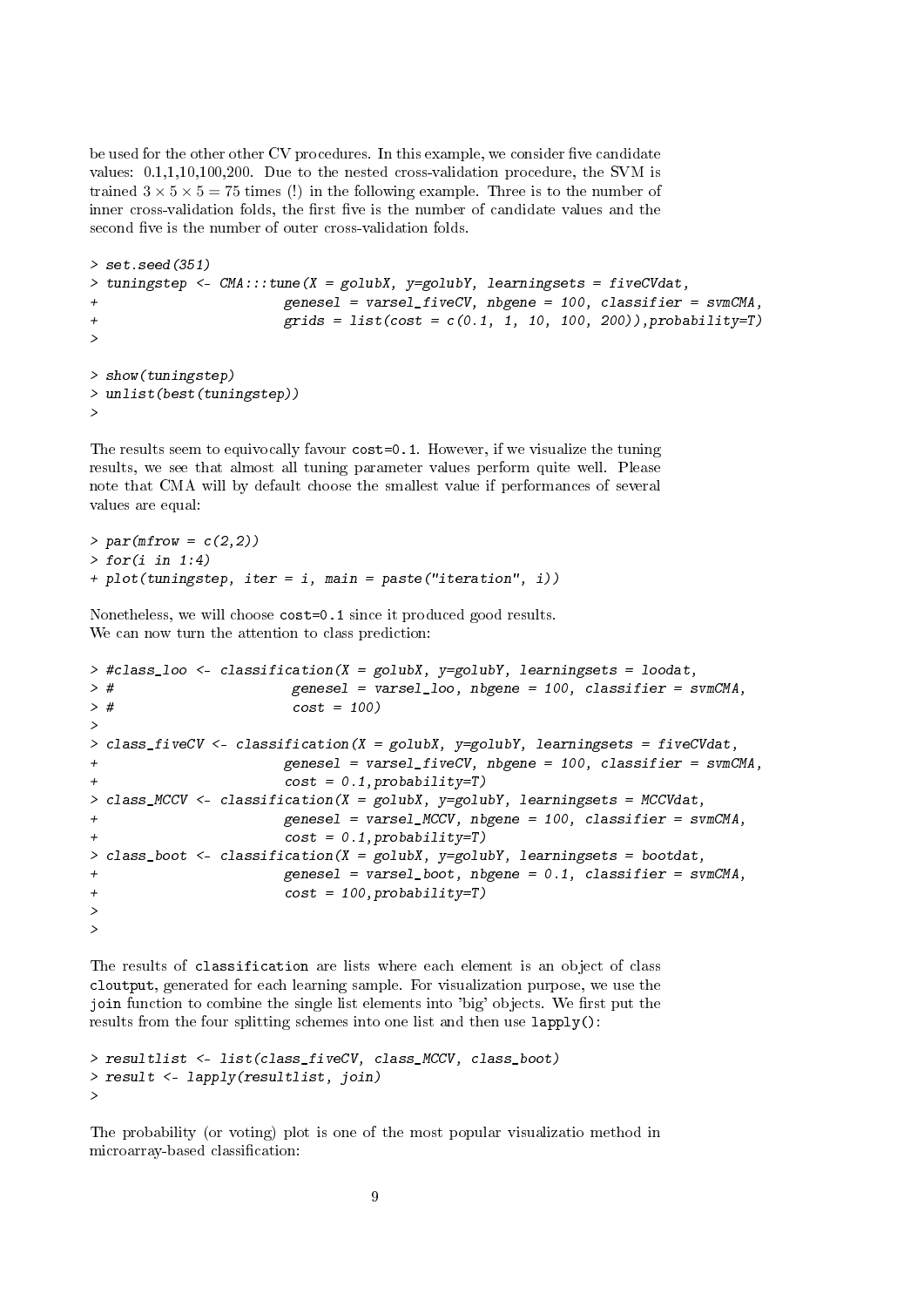```
> schemes <- c("five-fold CV", "MCCV", "bootstrap")
> par(mfrow = c(3,1))> for(i in seq(along = result))
+ plot(result[[i]], main = schemes[i])
>
```
ftable applied to objects of class cloutput yields confusion matrices:

```
> invisible(lapply(result, ftable))
>
```
roc draws simple ROC cuves:

```
> par(mfrow = c(2,2))> for(i in seq(along = result)) roc(result[[i]])
>
```
We can now join again to aggregate over the different splitting rules:

```
> totalresult <- join(result)
> ftable(totalresult)
>
```
Confusion matrices implicity quantify performance via misclasification. For more advanced performance evaluation, one can use evaluation. Note that the input has to be a list (and not an object of class cloutput). For the Monte-Carlo crossvalidation scheme, we have:

```
> av_MCCV <- evaluation(class_MCCV, measure = "average probability")
> show(av_MCCV)
> boxplot(av_MCCV)
> summary(av_MCCV)
>
```
measure = "average probability" stands for the average predicted probability for the correct class, or formally:

$$
\sum_{b=1}^{B} \sum_{i \in \mathcal{L}_b} \sum_{k=0}^{K-1} I(y_i = k) \widehat{p}(y_i = k | \mathbf{x}_i),
$$

with  $\hat{p}(k|x)$  denoting the condtional predicted probability for class k, given x.

By default, the evalution scheme is iterationwise, but it can also be done observationwise :

```
> av_obs_MCCV <- evaluation(class_MCCV, measure = "average probability", scheme = "obs")
> show(av_obs_MCCV)
>
```
One might also wonder which observations are misclassified very often. To find it out, one can use:

 $>$  obsinfo(av\_obs\_MCCV, threshold = 0.6) >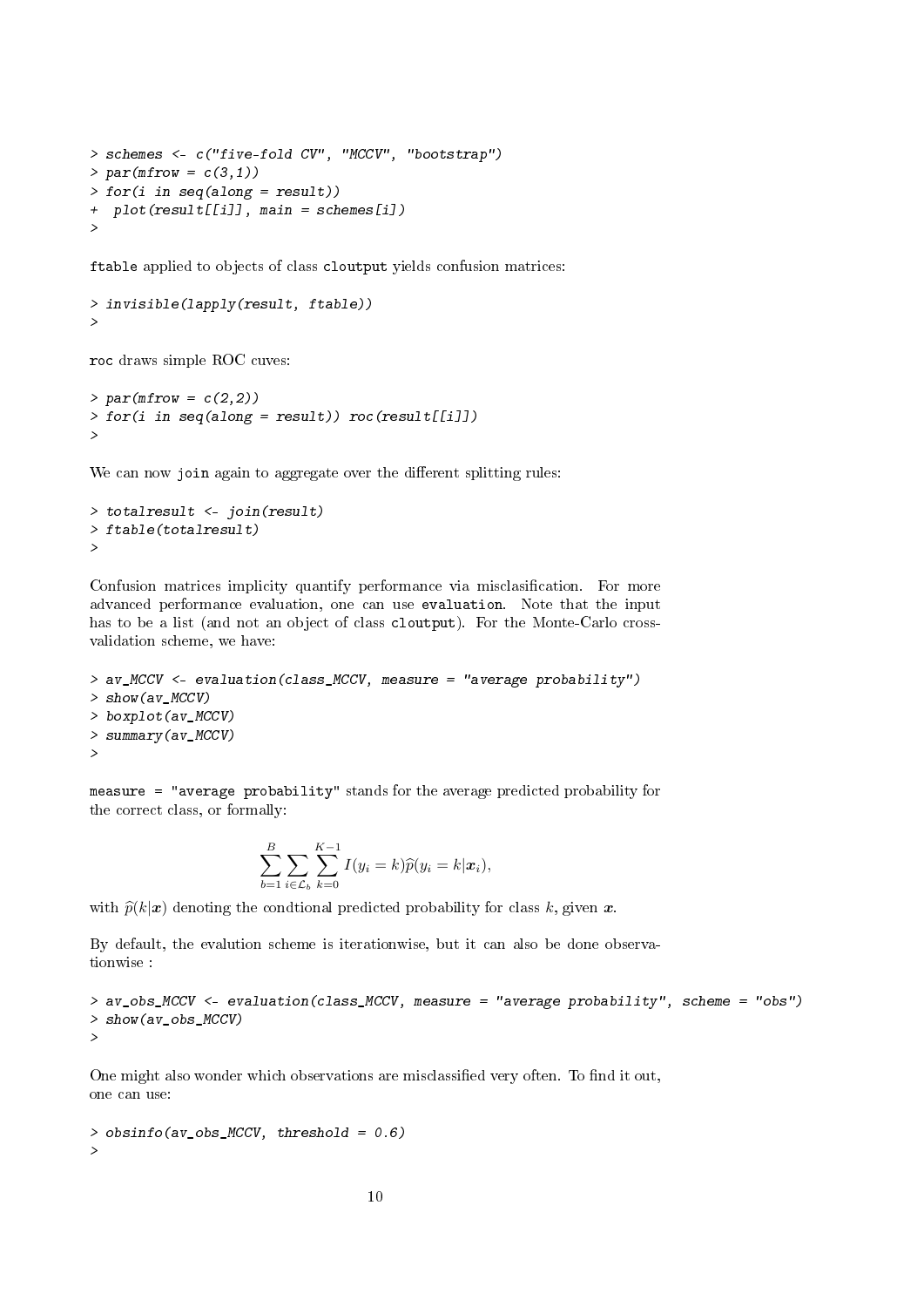#### 6 Example 2: classifier comparison

CMA implements a complete bundle of methods based on the principle of discriminant analysis. Here, we compare six of them: diagonal-, linear- and quadratic discrimininant analysis, discriminant analysis by Fisher, shrunken centroids discriminant analyis (also known as PAM) and Partial Least Squares followed by linear discriminant analysis, , applied to the small blue round cell tumour dataset of [Khan et al.](#page-13-16) [\[2001\]](#page-13-16) which comprises 65 samples from four tumour classes.

From a theoretical point of view, linear-, quadratic- and Fisher's discriminant analysis are apriori inferior due to the fact that they do not work in the  $p \gg n$  without variable selection. Shruken centroids discriminant analysis is assumed to work better than the simple diagonal discriminant analysis because it can 'shrink-out' noise variables. Partial Least Squares is also expected to work well.

But let as see how this looks in pratice. As data basis, we will use (stratified) five-fold cross-validation, repeated ten times in order to achive more stable results.

```
> data(khan)
> khanY \leq khan[, 1]> khanX <- as.matrix(khan[-1])
> set.seed(27611)
> fiveCV5iter <- GenerateLearningsets(y=khanY, method = "CV", fold = 5, niter = 5, strat = TRUE)
>
>
```
Contrary to the step-by-step procedure in the previous example, we will here always use the flexible method classification. We start with diagonal discriminant analysis which neither needs variable selection nor tuning.

```
> class_dlda <- classification(X = khanX, y=khanY, learningsets = fiveCV5iter,
+ classifier = dldaCMA)
>
>
```
We now rank the variables (genes) according to the t statistic as basis for variable selection necessary for linear-, quadratic- and Fisher's linear discriminant analysis:

```
> genesel_da <- GeneSelection(X=khanX, y=khanY, learningsets = fiveCV5iter,
+ method = "t.test", scheme = "one-vs-all")
>
```
For the class prediction that follows, we pass the generated learning sets, the gene rankings (genesel\_da) to classification. The number of genes that are retained is specified by the argument nbgene.

```
> class_lda <- classification(X = khanX, y=khanY, learningsets = fiveCV5iter,
+ classifier = ldaCMA, genesel= genesel_da,
+ nbgene = 10)
> class_fda <- classification(X = khanX, y =khanY, learningsets = fiveCV5iter,
                        classifier = fdaCMA, genesel = genesel_da,
                        nbgene = 10, comp = 2)> class_qda <- classification(X = khanX, y=khanY, learningsets = fiveCV5iter,
+ classifier = qdaCMA, genesel = genesel_da,
+ nbgene = 1)
>
```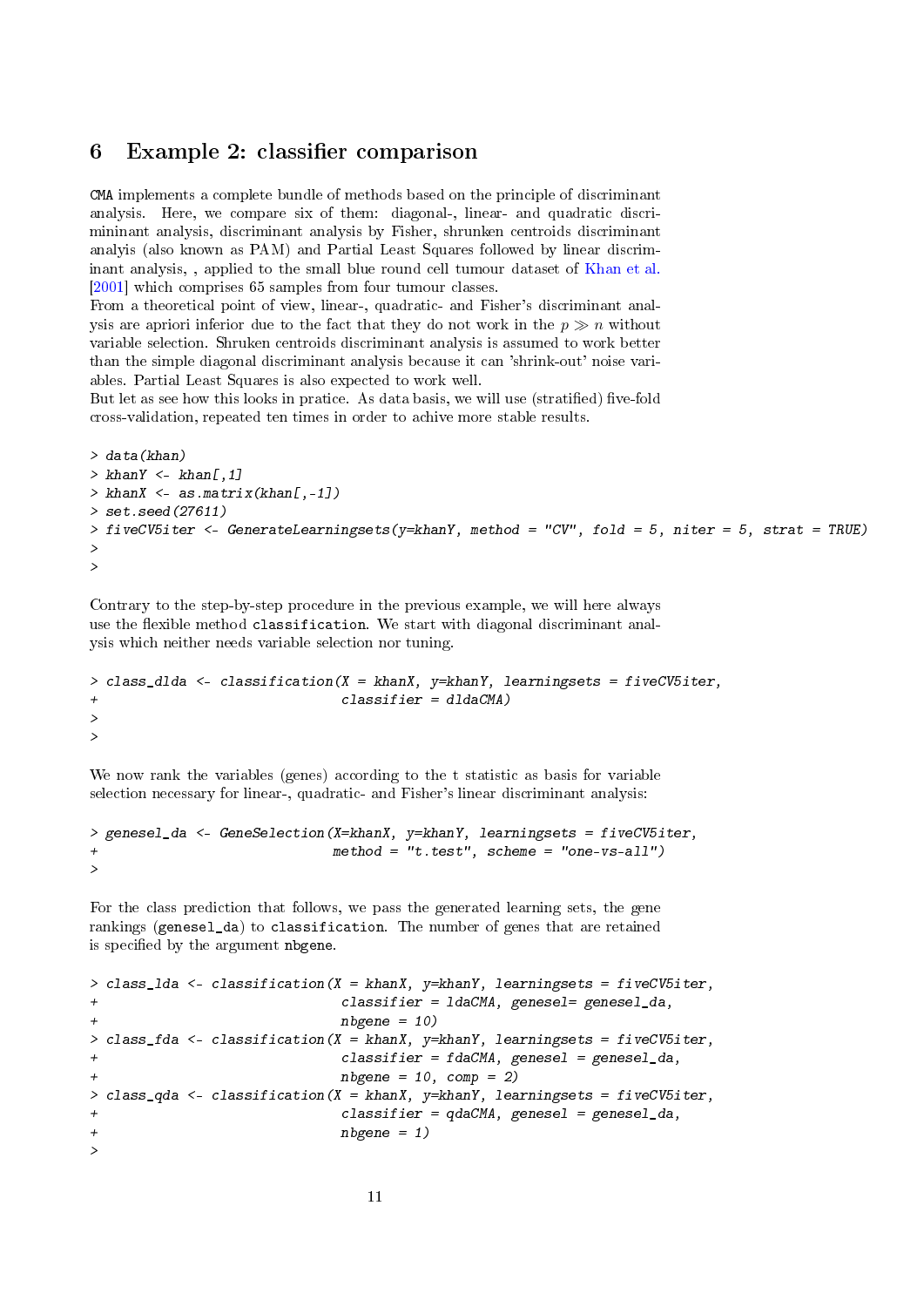Shrunken centroids discriminant analysis does not do variable selection, but hyperparameter tuning for the shinkage intensity. We here use the pre-specified grid by setting tuninglist to an empty list.

```
> set.seed(876)
> class_scda <- classification(X = khanX, y=khanY, learningsets = fiveCV5iter,
+ classifier = scdaCMA, tuninglist = list(grids = list()))
>
```
At last, we use partial least squares (with two components, which is the default).

```
> class_plsda <- classification(X = khanX, y=khanY, learningsets = fiveCV5iter,
+ classifier = pls_ldaCMA)
>
```
A comparison can be performed very quickly, needing only a very few lines. The method comparison does the whole job:

```
> dalike <- list(class_dlda, class_lda, class_fda, class_qda, class_scda, class_plsda)
> par(mfrow = c(3,1))> comparison \leq- compare(dalike, plot = TRUE, measure = c("misclassification", "brier score", "average p
> print(comparison)
```

|         |                       | misclassification brier.score average.probability |
|---------|-----------------------|---------------------------------------------------|
| DLDA    | 0.04205128 0.08525712 | 0.9470124                                         |
| LDA     | 0.06051282 0.11889760 | 0.9400465                                         |
| FDA     | 0.13076923 0.70774564 | 0.2718691                                         |
| QDA     | 0.13948718 0.25200302 | 0.8582036                                         |
| scDA    | 0.01307692 0.02619914 | 0.9866081                                         |
| pls_lda | 0.05076923 0.08914420 | 0.8921134                                         |

>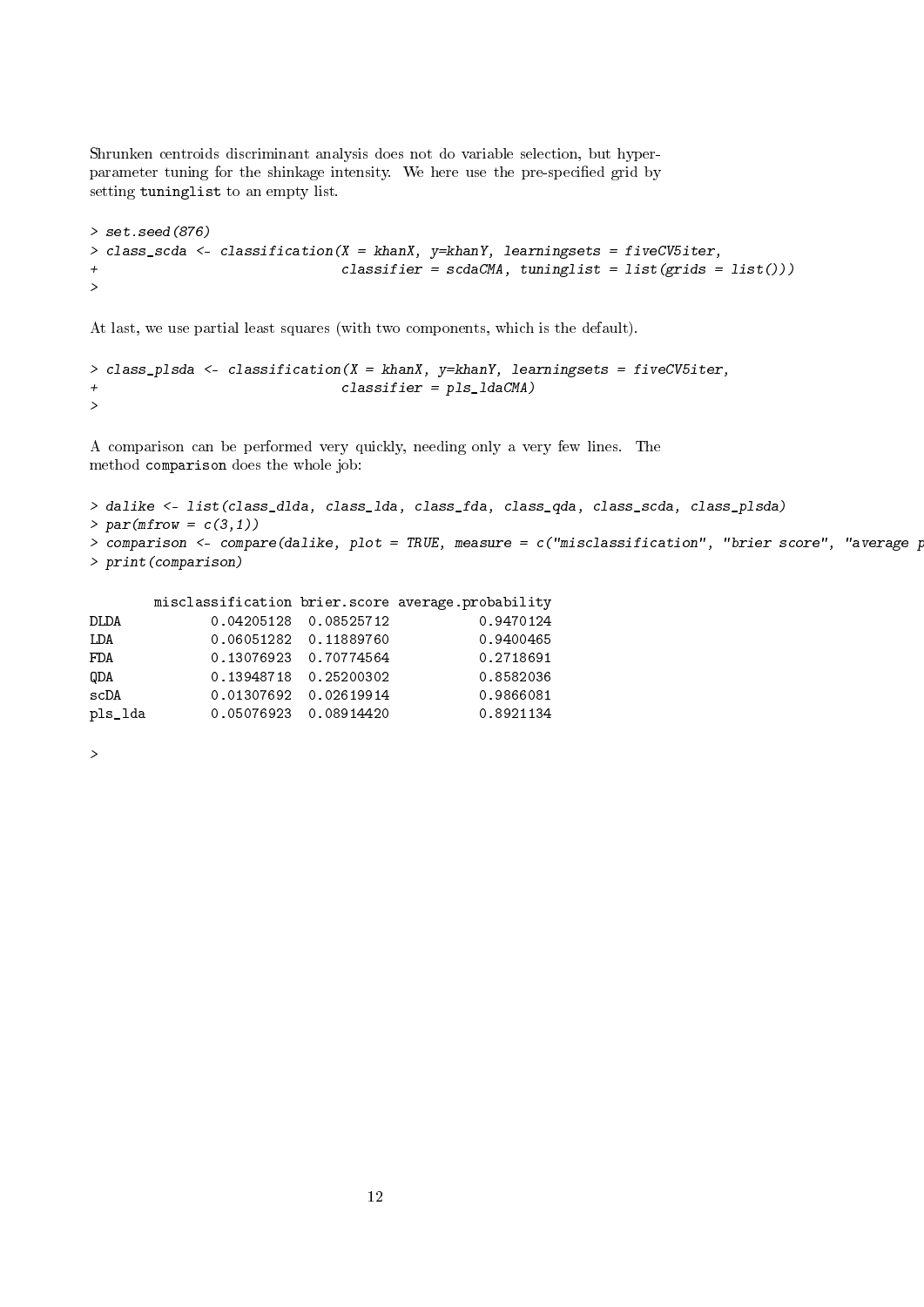

### References

- <span id="page-12-7"></span>C. Ambroise and G.-J. McLachlan. Selection bias in gene extraction in tumour classification on basis of microarray gene expression data. *Proceedings of the National* Academy of Science, 99:6562-6566, 2002.
- <span id="page-12-1"></span>B. Boser, I. Guyon, and V. Vapnik. A training algorithm for optimal margin classifiers. In COLT '92: Proceedings of the fifth annual workshop on Computational learning theory, New York, NY, USA, 1992. ACM Press.
- <span id="page-12-4"></span>A.-L. Boulesteix and K. Strimmer. Partial least squares: A versatile tool for the analysis of high-dimensional genomic data. Briefings in Bioinformatics,  $8:32-44$ , 2007.
- <span id="page-12-0"></span>U.M. Braga-Neto and E.R. Dougherty. Is cross-validation valid for small-sample microarray classification ? Bioinformatics, 20(3):374-380, 2003.
- <span id="page-12-6"></span>L. Breiman. Random forests. Machine Learning, 45(1), 5-32, 2001.
- <span id="page-12-3"></span>P. Bühlmann and B. Yu. Boosting with the 12 loss: Regression and classification. Journal of the American Statistical Association, 98:324-339, 2003.
- <span id="page-12-8"></span>E. Dimitriadou, K. Hornik, F. Leisch, D. Meyer, and A. Weingessel. e1071: Misc Functions of the Department of Statistics (e1071), TU Wien, 2006. R package version 1.5-16.
- <span id="page-12-2"></span>J. Friedman. Greedy function approximation: A gradient boosting machine. Annals of Statistics, 29(5):1189-1232, 2001.
- <span id="page-12-5"></span>TR Golub, DK Slonim, P Tamayo, C Huard, M Gaasenbeek, JP Mesirov, H Coller, ML Loh, JR Downing, MA Caligiuri, CD Bloomfield, and ES Lander. Molecular